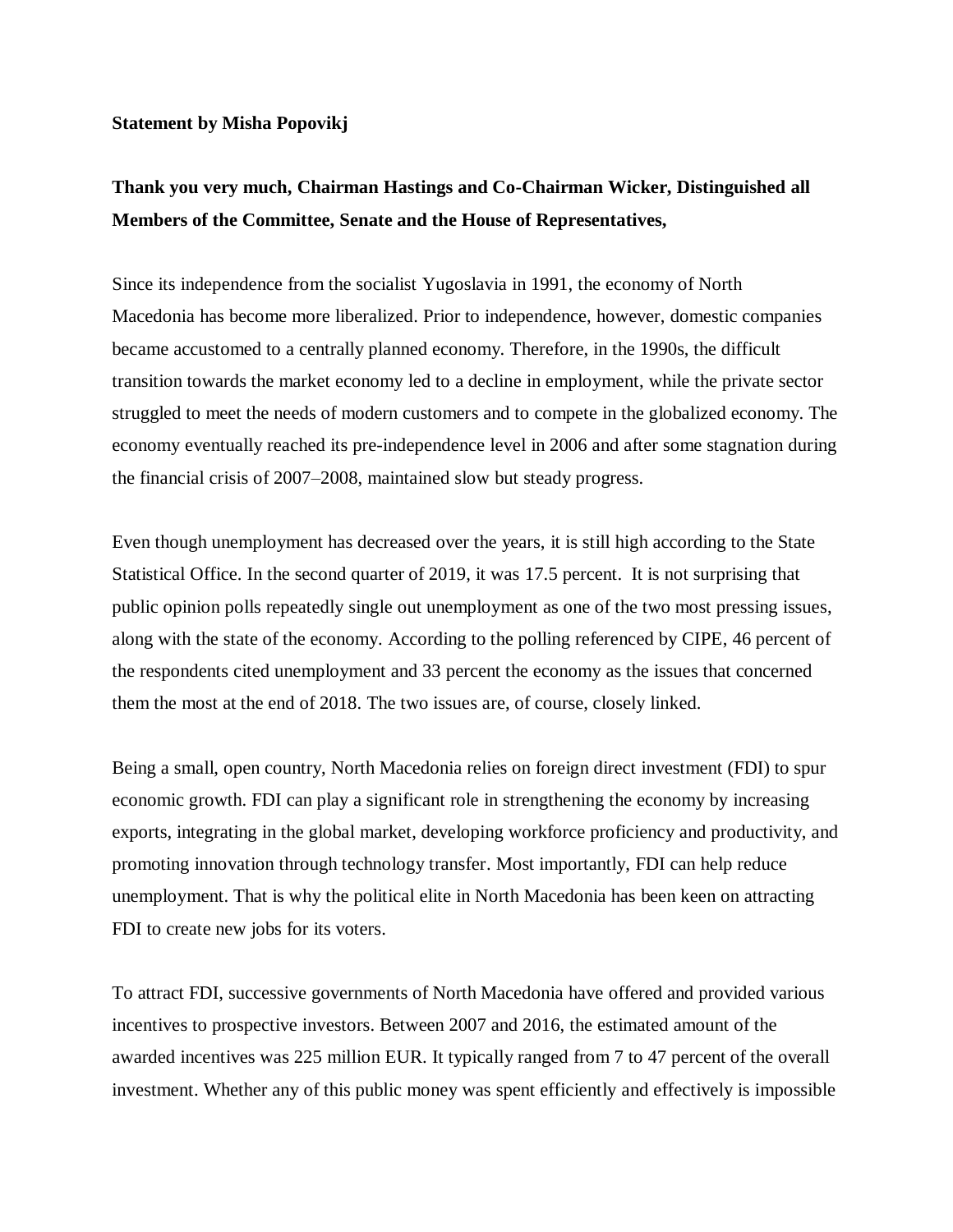to assess due to the lack of a public register providing a comprehensive overview of these incentives and corresponding evaluation of their contribution to strengthening the economy of North Macedonia. The introduction of such a registry would be a welcome step towards enhancing transparency and oversight of investment incentives.

In some cases, incentives were awarded to companies without thorough examination of their capacity to carry out the investment, which led to the failure to realize such investment and the loss of public resources. Under the former government, political and economic cycles seemed to be jointly determined and investment became one of the channels through which politics influenced the economy and vice versa. Though any investment creates opportunities for corruption on both sides and leads to an increased risk of corruption, this is especially the case when state incentivizes investment and such investment helps prevent government failures, emboldens politicians, enriches investors, and finances corrupt dealing.

North Macedonia's government has begun 2019 with promises of an economic upturn and a push toward further democratic reform and efforts to ensure good governance, increase standards of living and access to opportunities and entrepreneurship, including to prevent many of Macedonia's population from leaving the country. According to the 2019 study of the Westminster Foundation for Democracy, due to the inability to prevent annual emigration, the potential annual gross added value loss measured around EUR 333 million, which is around 3,1 percent of the 2018 GDP. To put it simply, every work-able person who leaves North Macedonia takes nearly 16 thousand EUR of potential future GDP abroad. A survey among young Macedonian people – Youth Study North Macedonia 2018/2019 – showed that nearly half of young people cited the improvement of their standard of living as the main reason for migration, almost 18 percent cited higher salaries and 11.3 percent better employment possibilities. Brain drain requires a complex set of measures that reflect the specifics of each country and that should connect with a series of socio-economic policies to be effective in the medium term. FDI has, however, been recognized as a key growth factor and a viable solution to the brain drain, or the permanent loss of skilled workers through emigration. If invested wisely, it brings not only economic growth, job opportunities but also increase demand for skilled workers, thus helps stem brain drain.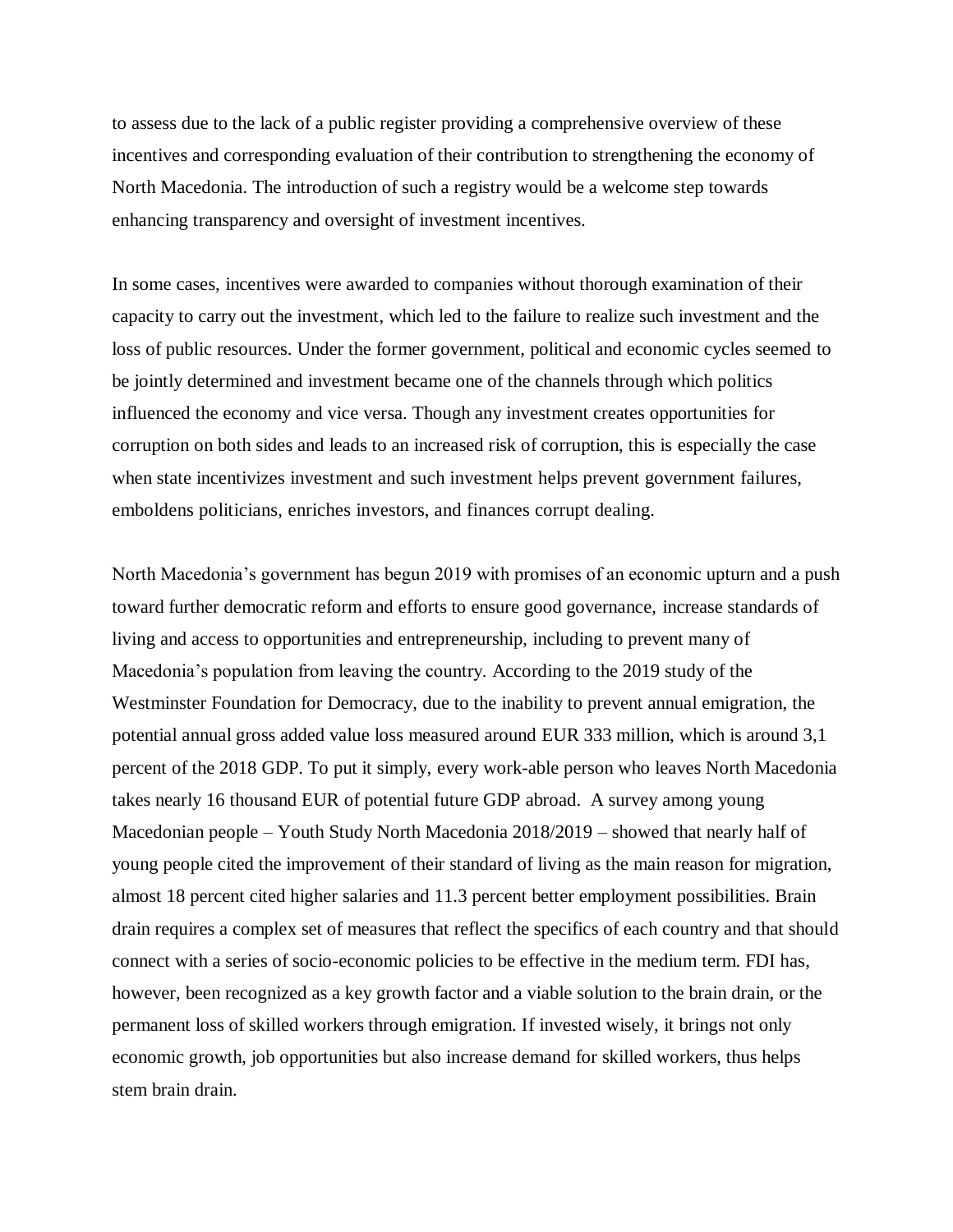Since the change in government in 2017, the awarded amount has totaled 40.2 million EUR and is expected to increase as the current government plans to increase the respective budget allocation. It also extended these incentives to domestic companies. While this move can certainly foster competitiveness of local companies, it also causes further concerns as the government does not thoroughly examine the ultimate beneficial ownership of the companies seeking investment incentives and does not screen foreign investment for potential risks either. As foreign investment can arrive through a citizen, shell company or a domestic subsidiary of a foreign company, this may lead to an increased footprint of foreign investment in key sectors of our economy to the detriment of the country's political development.

That is why we decided to focus our efforts on ways to mitigate the negative effects that corrosive capital can have on the governance of investment incentives and subsequently democratic transition of North Macedonia by strengthening the resiliency of the relevant institutional and regulatory frameworks.

To this end, we cooperated with the Directorate for Technological and Industrial Development Zones – one of the key institutions in this regard to ensure that investment incentives benefit the country's economic development generally rather than individual companies while maintaining financial stability, and thus contribute to the development of the world economy.

While the supply of corrosive capital is not restricted to any particular country of origin, in North Macedonia it is typically associated with investment flows backed by Russia and China. Both have recently stepped up their presence in the region, including through investments that lack transparency, accountability, and market orientation. Previous assessments of Russia's economic footprint in North Macedonia showed that the volume of investment originating in Russia was relatively low in comparison to other countries of the Western Balkans. However, it increased from roughly 1 to 4 percent when off-shore companies were included in the calculations. This opacity highlights the need for examination of ultimate beneficial ownership that I mentioned earlier.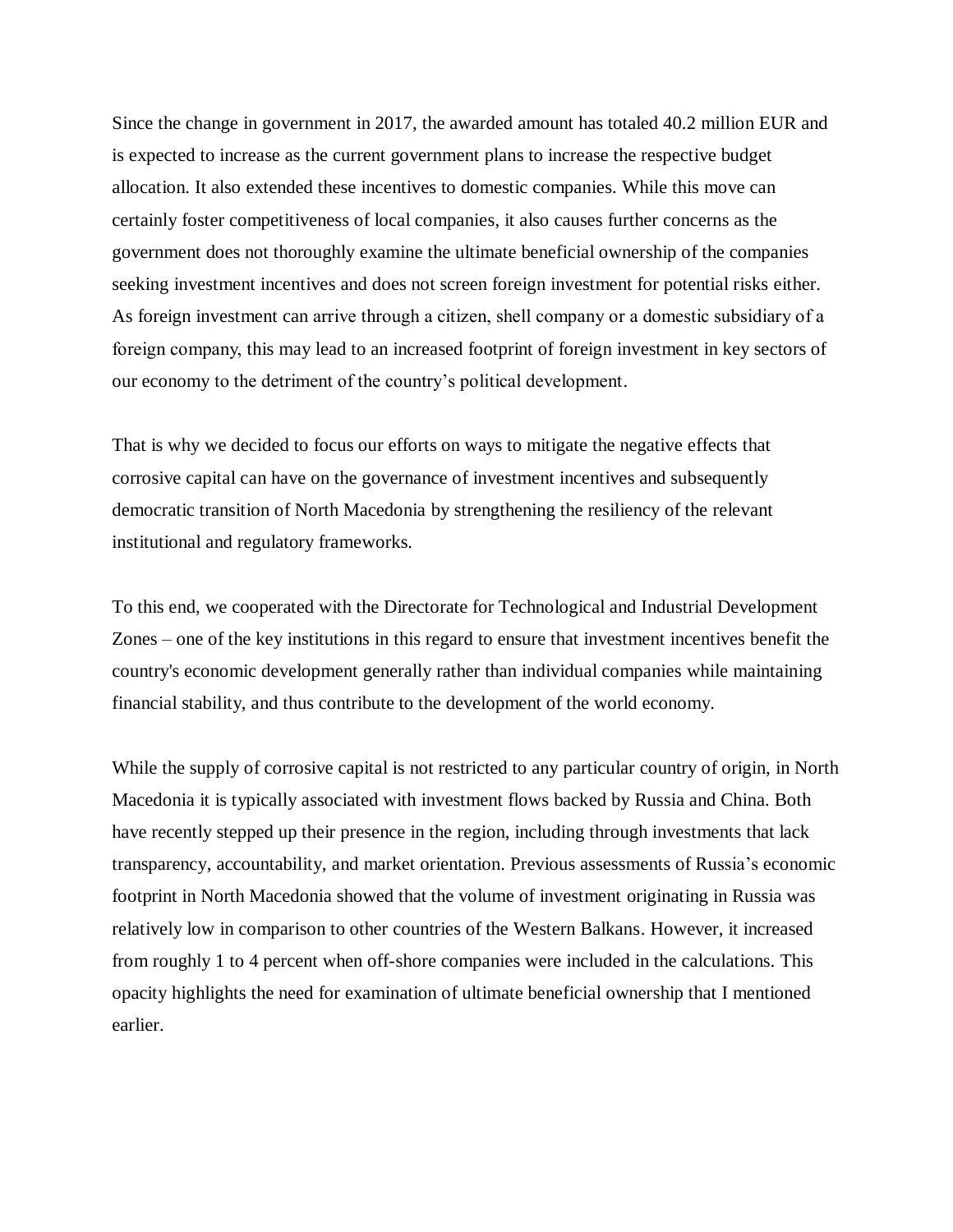The core reason for ultimate beneficial ownership identification is to prevent financial malintent such as laundering of money being hidden behind the closed doors of corporations, which then can be and in fact were used for further questionable transactions in North Macedonia in the past. Our analysis of the applicable regulations to identify the ultimate beneficial ownership of a company requesting investment incentives, showed that the examination is limited to the country of origin of the parent company seeking to invest and the regulations are difficult to implement due to the lack of corresponding expertise by the Directorate staff. For the same reason, it is also easy for public officials to circumvent them without any consequences.

Connected to this issue is the lack of cooperation among various public institutions on prospective beneficiaries' potential connections to criminal activities. While the institutions responsible for investment incentives conduct standard sanctions checks, at no point does any of them conduct a specialized search that would include national and transnational criminal records to identify individuals and companies who may be under investigation for criminal activities, such as money laundering, to mitigate risks associated with awarding incentives to such individuals or companies they are involved with.

Given the recent investigation of money laundering and fake insolvency of one of the major Russian investments in North Macedonia, we would argue that creating conditions to detect suspicious transactions at any point in the significant investment's lifespan is an urgent matter. This is not only because it might have protected the public revenues that the Te-To plant reportedly owned by Russian Senator Leonid Lebedev was expected to generate, along with the energy supply to 50,000 households in Skopje, which is now at stake, but also potential incentives that may have to be spared to prevent Te-To's failure and subsequent loss of jobs and associated economic development. .

Finally, based on what we learned from surveying the employees of the Directorate and its clients as well as the history of investment incentives in North Macedonia, we suggest separating FDI promotion from politics. In other words, let professionals rather that politicians take care of it because potential for corruption is inherent to FDI as even genuine companies want to make a